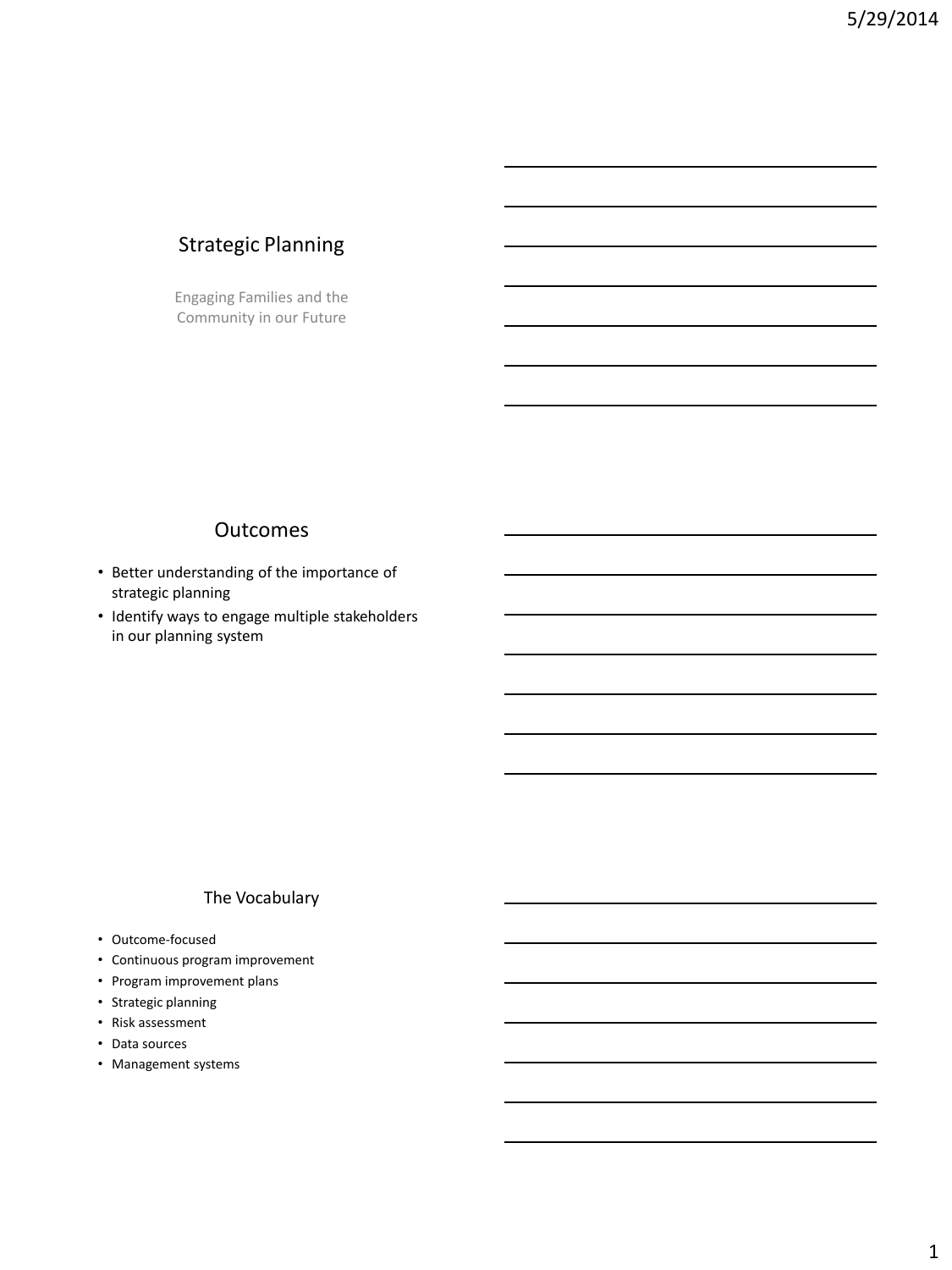## Why Plan?

- Head Start Management Systems 1304.51
- Determining Community Strengths and Needs 1305.3
- Five Year Grant Expectations

#### Program Planning 45 CFR 1304.51

- (a) Program planning.
- (1) Grantee and delegate agencies must develop and implement a systematic, ongoing process of program planning that includes consultation with the program's governing body, policy groups, and program staff, and with other community organizations that serve Early Head Start and Head Start or other low-income families with young children.

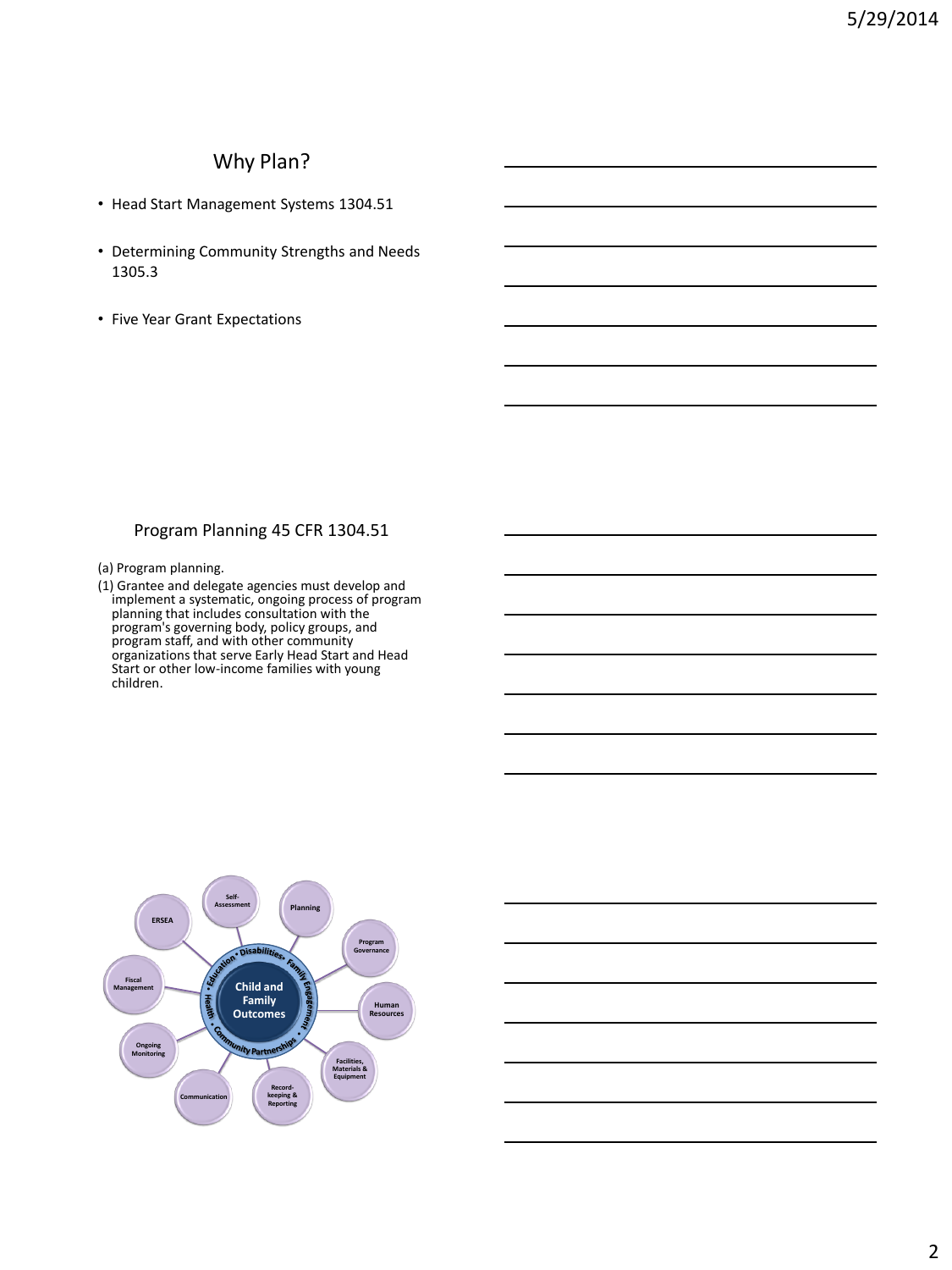#### **Systems Are Linked**





#### **Program Planning in Head Start**





# **Linking Planning, OGM, and SA**

|                                                                       | -at |                          |
|-----------------------------------------------------------------------|-----|--------------------------|
| <b>Program Planning</b>                                               |     |                          |
| Decide on goals                                                       |     |                          |
| . Review and analyze Community<br>Assessment & other relevant<br>data |     | Co<br>$\bullet$          |
| . Review recommendations from<br>SA report                            |     | $\circ$<br>f<br>$\Omega$ |
| .Develop long-term program<br>goals                                   |     | A<br>۰F                  |
| <b>Develop objectives</b>                                             |     | $\overline{a}$           |
| *Set short-term program & fiscal<br>objectives                        |     | $\Lambda$<br>$\bullet$   |
| Develop plan of action (work<br>plan)                                 |     | $\bullet$ f              |
| *Develop action steps for<br>objectives                               |     | Fr<br>۰F                 |
| . Identify measures to monitor<br>(prepare for data collection)       |     | c<br>٠١                  |
| . Plan for regular progress reports<br>to staff, GB and PC            |     | s<br>n                   |
| · Develop service plans assuring<br>they reflect new goals/objectives |     | ۰F<br>p                  |

**Ongoing Monitoring Collect:** •Collect data (PIR, child outcomes data, results of OGM for all systems,services, goals & objectives.) **Analyze:** •Review & analyze data with managers

•Make course corrections •Determine new data measures

**Ensure:** •Evaluate & follow up on course corrections

•Verify accuracy of and summarize OGM data for review by SA team •Request SA team to analyze persistent systems issues

**Act:**



**Self-Assessment**

(OGM summaries, OHS monitoring results, other info needed) •Determine and request if further info is needed **Recommend:** tify stren recommendations for improvement & enhancement

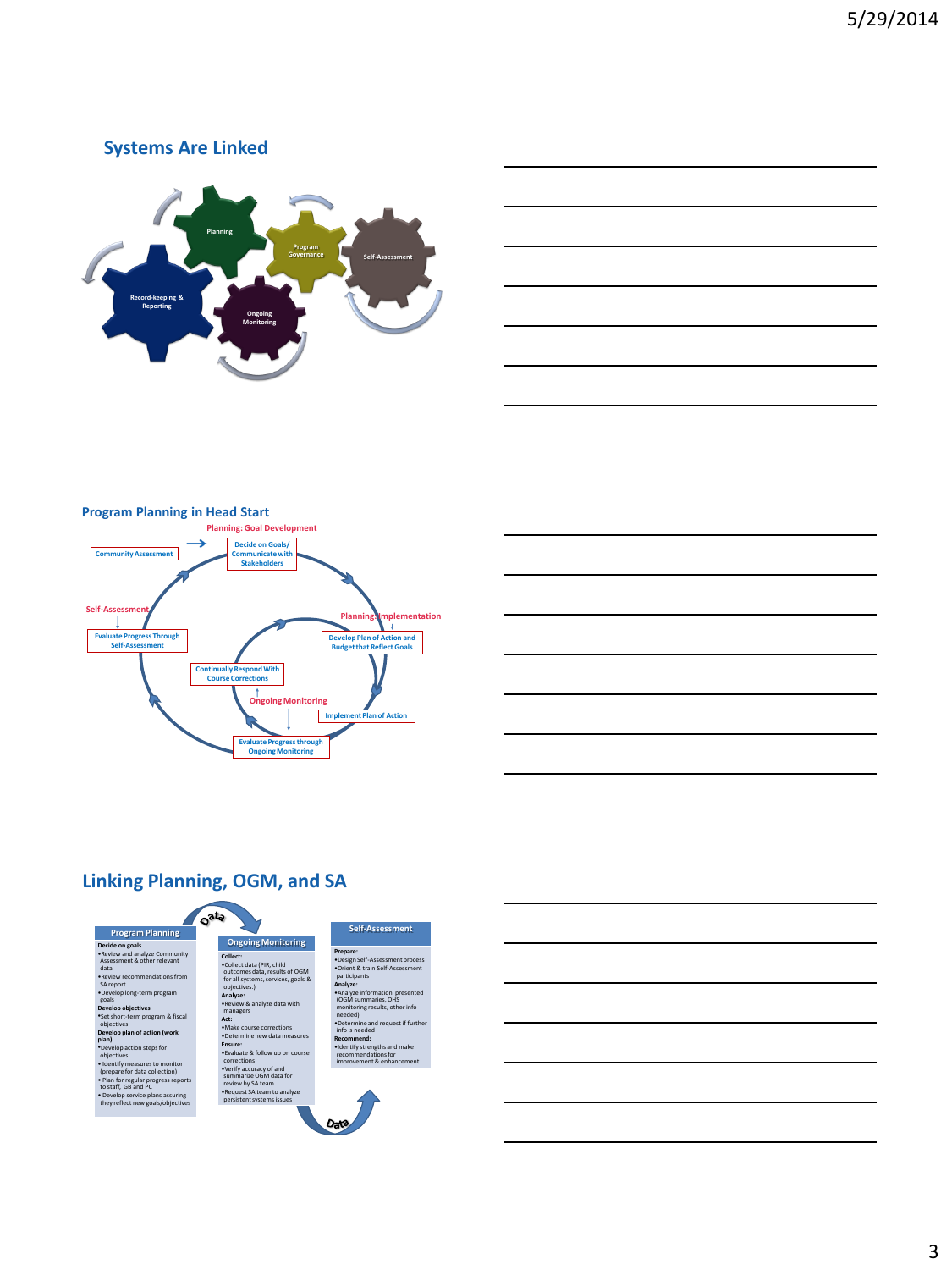## Strategic Planning Model

Step One – Getting Ready Step Two – Articulating Mission and Vision Step Three – Assessing the Situation Step Four – Developing Strategies, Goals, and Objectives Step Five – Completing the Written Plan

From the Alliance for Non-Profit Management www.allianceonline.org

## Strategic Planning

- Focuses on defining and creating a new future for the organization
- Process of attempting to understand the internal and external influences
- Considers the environment we exist in
- Creation of an action plan to achieve the vision of where we are going From The Director's Link, Summer 2006 http://cecl.nl.edu

- Mission The Why
- Vision The Where
- Goals The What
- Objectives The What (more specifically)
- Action Steps The Who, What, When, Where, and How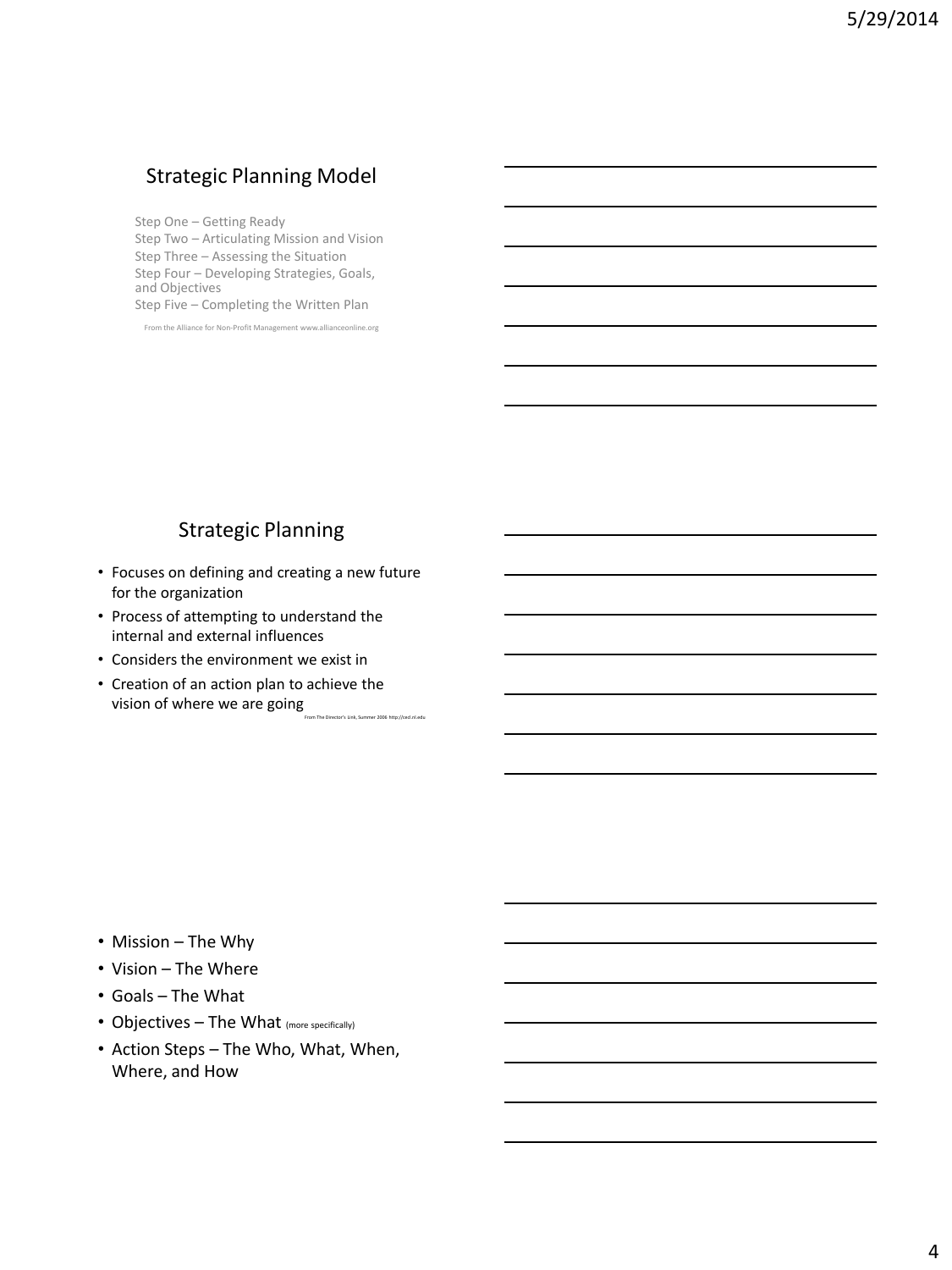- Mission: a broad statement answers the question "Why do we exist?"
- Vision: an image of the desired future answers the question "Where do we want to be in \_ years?"
- Goals: Overall statements of what is to be achieved
- Objectives: Realistic, time oriented, measurable statements
- Action Steps: Specific steps that must be accomplished in order to achieve the goal

# SMART

- **S**pecific
- **M**easurable
- **A**ttainable
- **R**ealistic
- **T**rackable

*Examples of Mission Statements*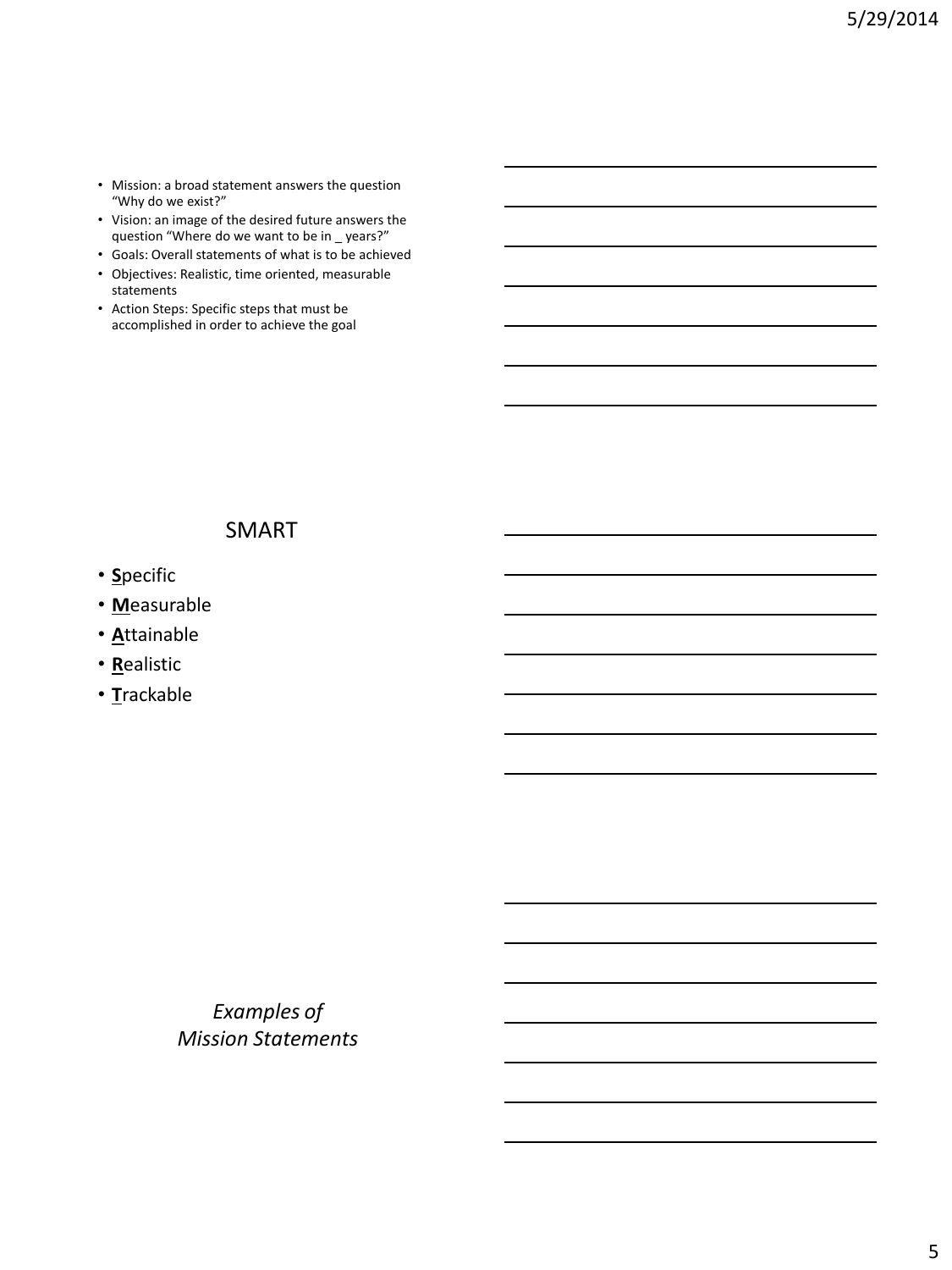*What is a mission statement?*

• Expresses what the organization wishes to be now, rather than some wish for the future

## *What is a mission statement?*

- Short, clear, unambiguous
- Less than 14 words
- A cross between a slogan and an executive summary

*What is a mission statement?*

• Evokes a sense of passion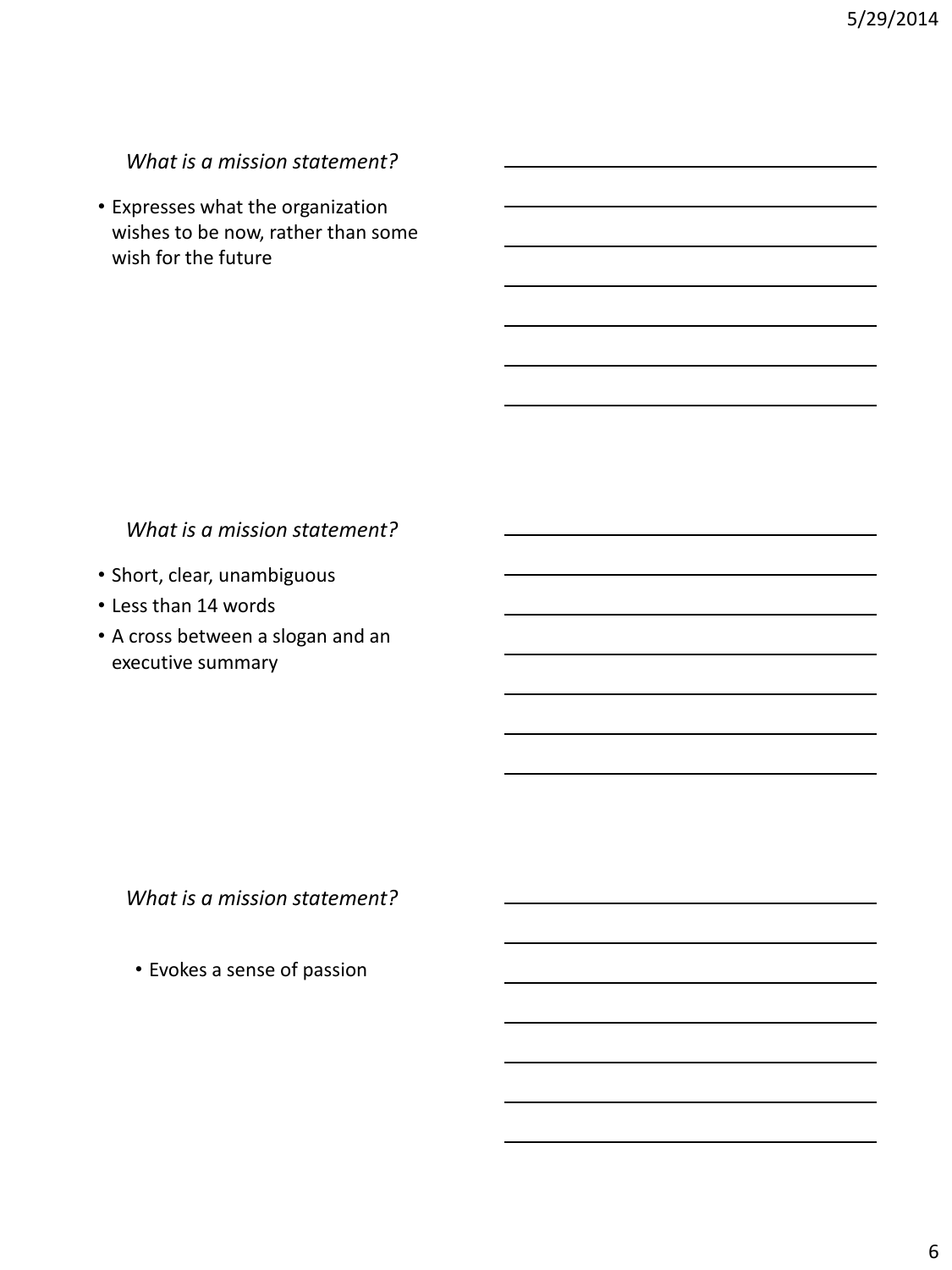*What is a mission statement?*

- Differentiates your organization from everyone else's
- Says what is unique about you

*Vision*

 $\blacksquare$  an image of the desired future that answers the question:

"Where do we want to be in \_ years?"

# Create a Planning Culture

- Create a program that values continuous learning/improvement
	- Curiosity
	- Real reflection
	- Tolerance of failure
	- Emphasis on feedback
	- Systems thinking
	- Embrace change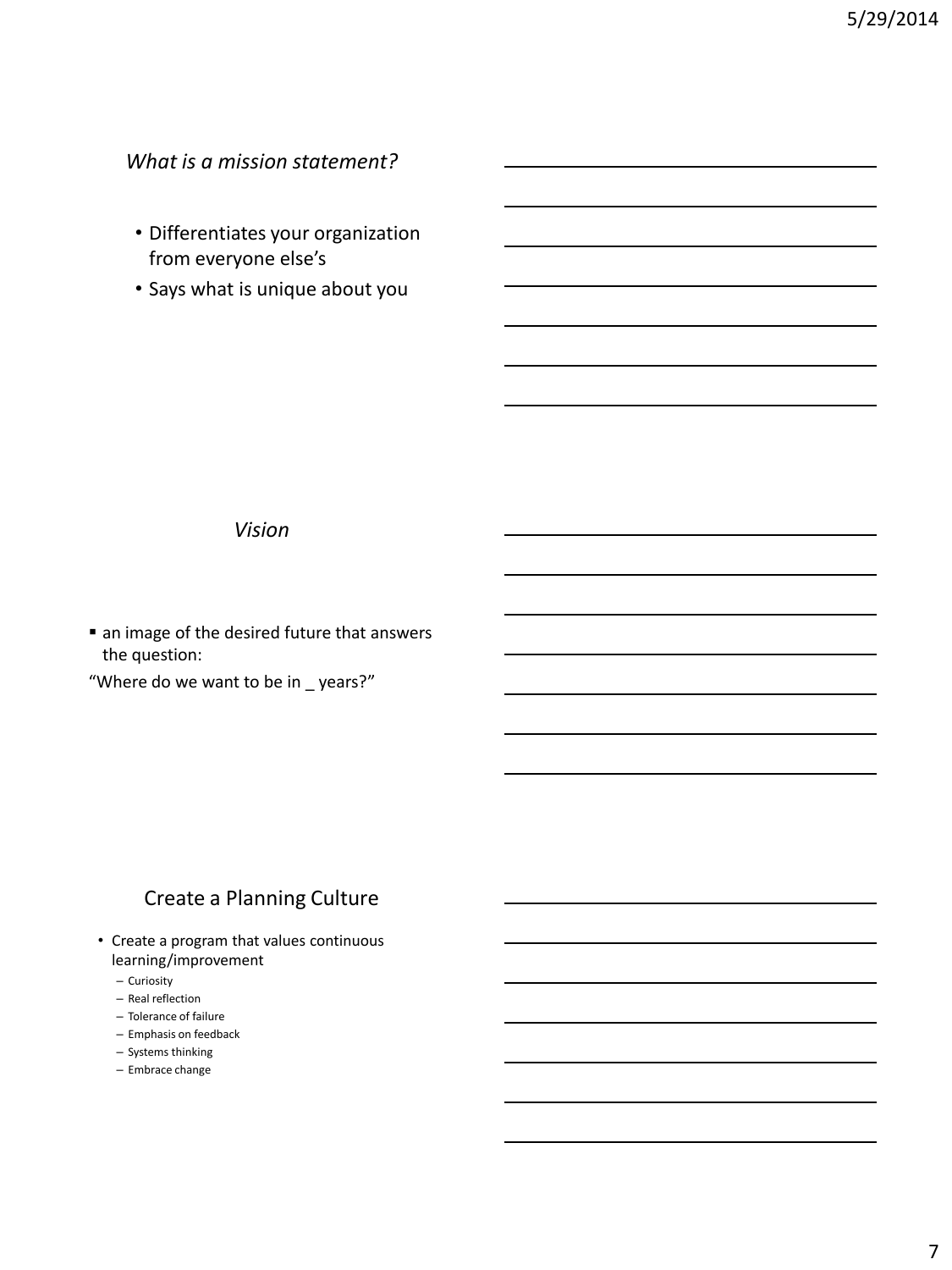# Some Indicators of a strong planning

#### system

- Build an Organizational Culture
	- OK to ask questions
	- Determine what you need to know to answer your questions
	- Rich in information
	- Analysis occurs regularly
	- Making midcourse corrections

# Role of Head Start Leaders

- Establish an organizational culture where data are not only collected, but also analyzed, synthesized, and used to drive decision making
- Model how this is done
- Rethink your and your managers' roles to include the use of data to guide decision making

#### Knowledge and Skills Needed to use Data in Program Planning

- Knowledge of Head Start regulations in all areas
- Awareness of priorities established by OHS
- Ability to identify significant data from a variety of sources
- Analyze data to identify program strengths and potential risks
- Ability to use data to inform goal setting and plan development
- Strong facilitation skills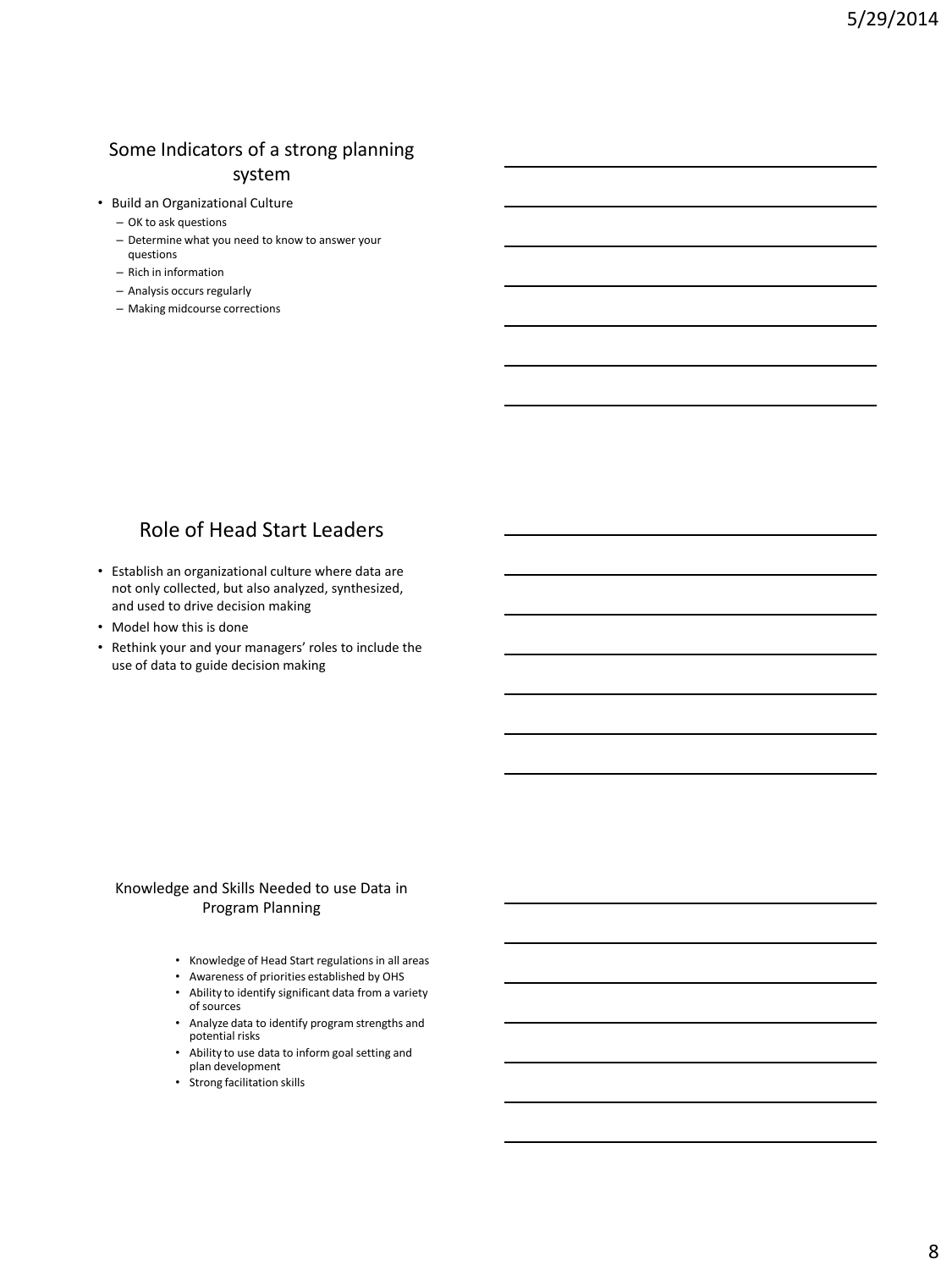3 "What" Questions to Ask Yourself

- What?
- So What?
- Now What?

## Strategic Planning?

• How can we engage in a meaningful process of using this data to inform program improvement?

#### Leverage

• Small changes can produce big results-but the areas of highest leverage are often the least obvious.

Peter Senge, *The Fifth Discipline*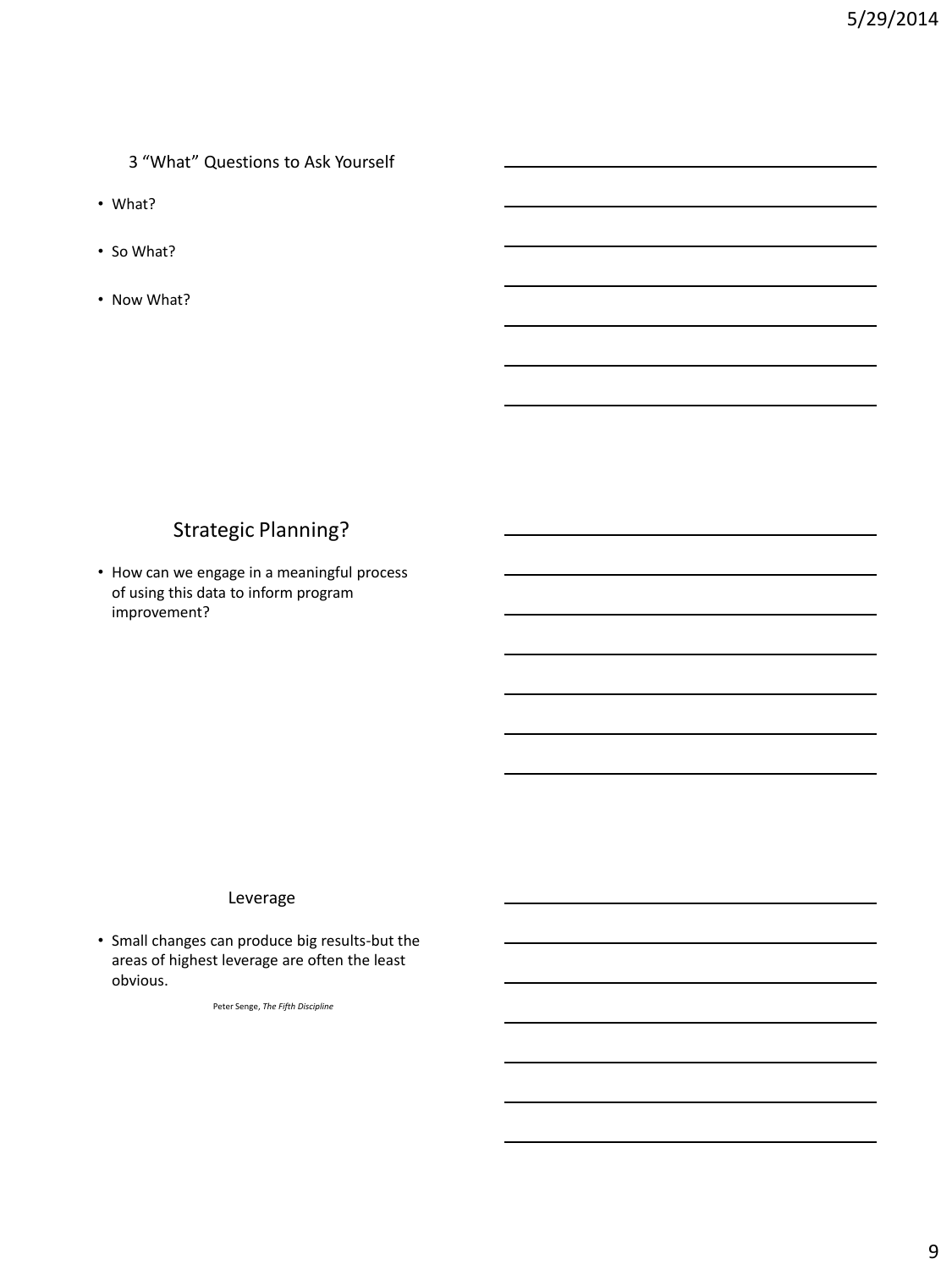### Integrating Data Analysis in existing systems

- Ongoing planning processes
	- Management meetings
	- Governing Body meetings
	- Ongoing monitoring systems

#### Integrating Data Analysis in existing systems

- Annual/semi annual planning events
	- Self Assessment Leadership Team Meetings
	- Annual Planning meeting and Annual Report
	- Strategic Planning Process

### Let's Practice Affinity Exercise

- Data Wall
- Identify strengths
- Identify areas needing improvement